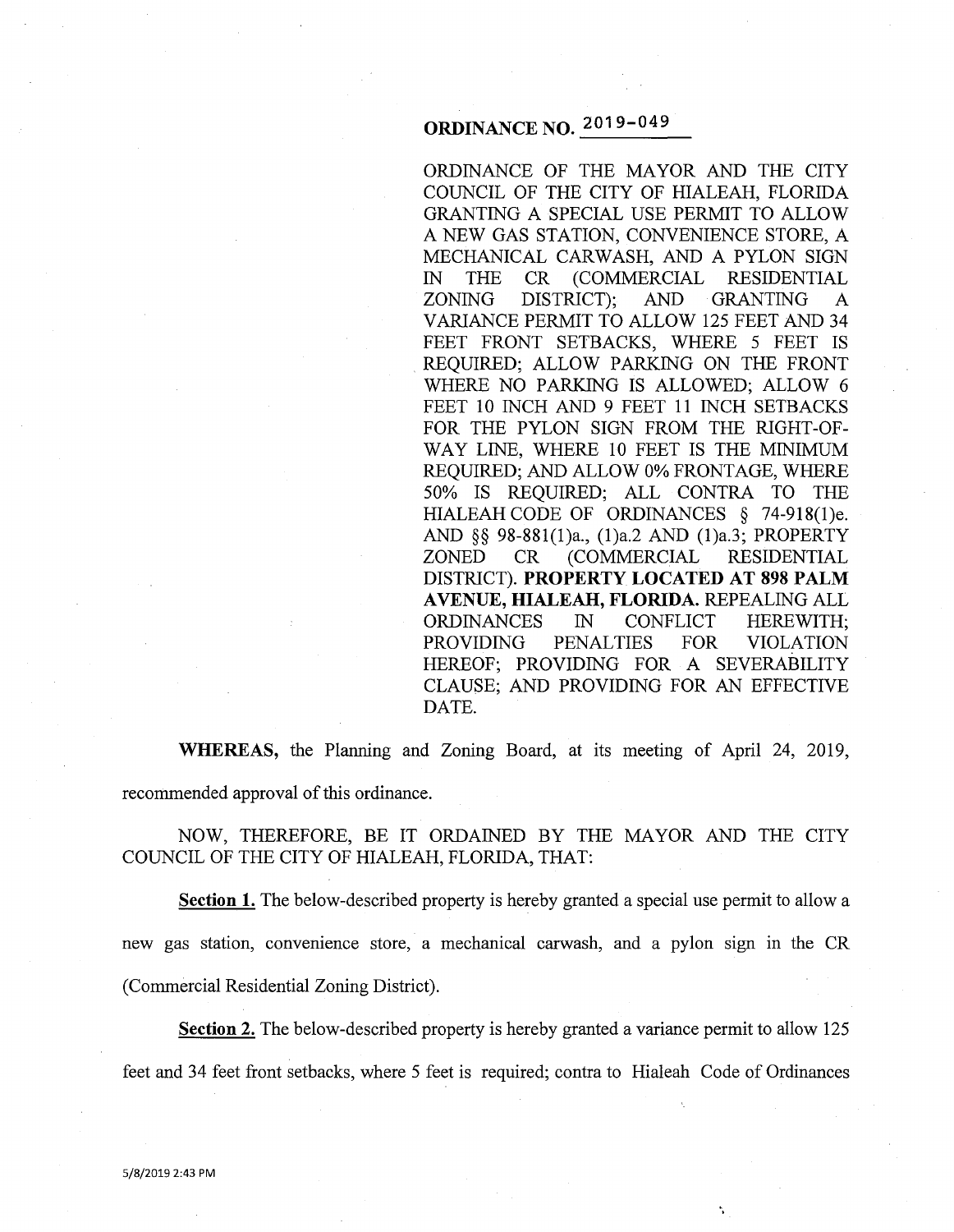# Ordinance No. **2019-049**  Page 2

§ 98-881(1)a. that provides: "Front and street side setbacks: Required front and street side setbacks are five feet."; allow parking on the front setback where no parking is allowed, contra to Hialeah Code of Ordinances § 98-881(1)a.2. that provides: "No parking in front setbacks is allowed."; allow 0% frontage, where 50% is required, contra to Hialeah Code of Ordinances § 98-881(1)a.3. that provides: "Building frontage: A maximum building frontage of 50 percent is > required along the lot front."; and allow 6 feet 10 inch and 9 feet 11 inch setbacks for the rightof-way line, where 10 feet is the minimum required for the pylon sign, contra to Hialeah Code of Ordinances § 74-918(1)e. that provides: "(1) Monument and pylon signs. e.; Minimum setback. The minimum setback shall be ten feet from the right-of-way line and 20 feet from the side property line."; Property located at **898 Palm Avenue, Hialeah, Florida,** and legally described as follows:

> Lots 11 and 12, in Block 37 of Hialeah, according to the Plat thereof, as recorded in Plat Book 5, at Page 77, of the Public Records of Miami-Dade County, Florida.

### **Section 3: Repeal of Ordinances in Conflict.**

All ordinances or parts of ordinances in conflict herewith are hereby repealed to the extent of such conflict.

#### **Section 4: Penalties.**

Every person violating any provision of the Code or any ordinance, rule or regulation adopted or issued in pursuance thereof shall be assessed a civil penalty not to exceed \$500.00 within the discretion of the court or administrative tribunal having jurisdiction. Each act of violation and each day upon which any such violation shall occur shall constitute a separate offense. In addition to the penalty prescribed above, the city may pursue other remedies such as

*/*